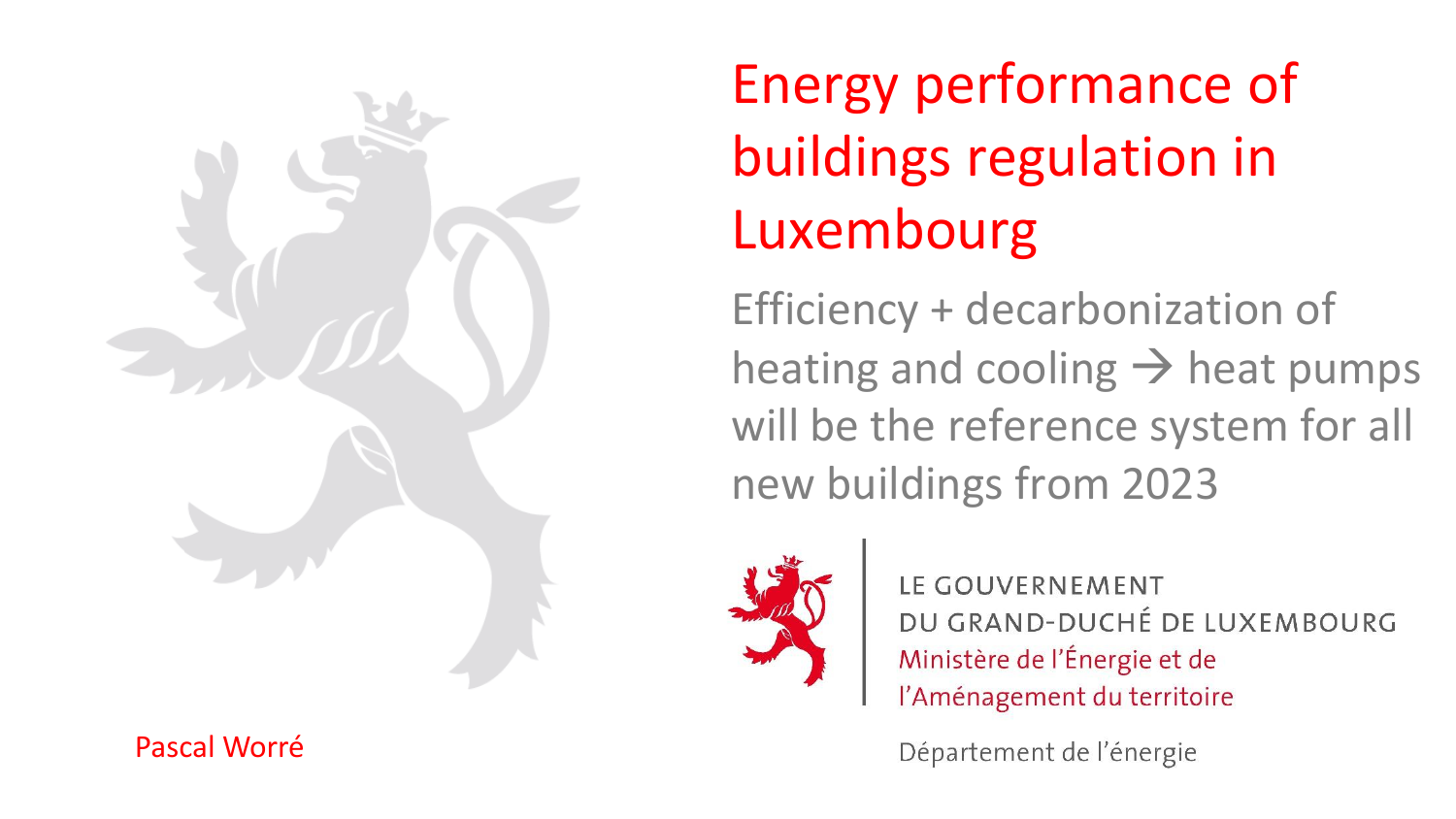## Legal framework



#### European level

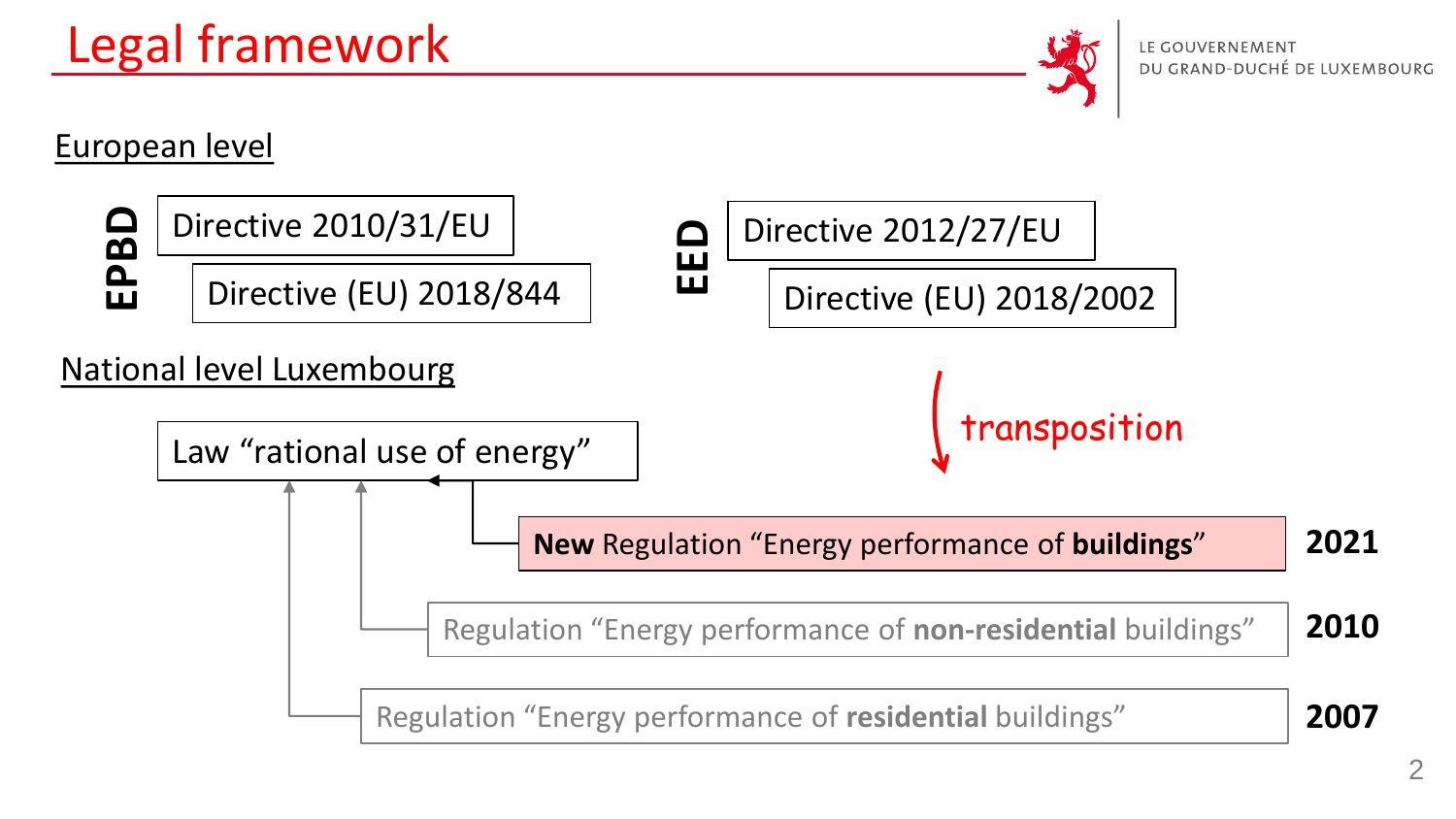## Legal framework: Energy performance timeline

LE GOUVERNEMENT<br>DU GRAND-DUCHÉ DE LUXEMBOURG

50

| Requirements to obtain a building permit<br>$-70%$   |                                                            |                              |              |                |              |                  |               | Switch to reference building<br>methodology from 2007 |            |                                                          |       |
|------------------------------------------------------|------------------------------------------------------------|------------------------------|--------------|----------------|--------------|------------------|---------------|-------------------------------------------------------|------------|----------------------------------------------------------|-------|
| Residential<br>buildings                             | Energy<br>performance class<br>Thermal<br>insulation class | $\overline{\mathsf{H}}$<br>Н |              |                |              | B<br>$\mathbf C$ | $\bm{A}$<br>B | $ \mathsf{A} $<br>$ \mathbf{A} $                      |            | Energy performance<br>class $A = NZEB$ for<br>Luxembourg |       |
|                                                      |                                                            | 2000                         | 2008         |                | 2012<br>2011 |                  | 2015          | 2019<br>2017                                          |            | 2020                                                     |       |
| <b>Energy</b><br>performance class<br>Primary energy |                                                            | Category                     | $\mathbf{A}$ | $\overline{B}$ | $\mathbf C$  | D                | E             | F                                                     | G          | H                                                        |       |
|                                                      |                                                            | Multi-family                 | $\leq 45$    | $\leq 75$      | $\leq 85$    | $\leq 100$       | $\leq 155$    | $\leq 225$                                            | $\leq 280$ | $\leq$ 355                                               | > 355 |
|                                                      |                                                            | Single-family                | $\leq 45$    | $\leq 95$      | $\leq 125$   | $\leq 145$       | $\leq 210$    | $\leq 295$                                            | $\leq$ 395 | $\leq 530$                                               | > 530 |
| <b>Thermal</b>                                       |                                                            |                              |              | B              | $\mathbf C$  | D                |               | F                                                     |            | H                                                        |       |
|                                                      | insulation class                                           | Category                     | $\mathbf{A}$ |                |              |                  | E             |                                                       | G          |                                                          |       |
| <b>Heating demand</b>                                |                                                            | Multi-family                 | $\leq 14$    | $\leq$ 27      | $\leq 43$    | $\leq 54$        | $\leq 85$     | $\leq 115$                                            | $\leq 150$ | $\leq 185$                                               | > 185 |
|                                                      |                                                            | Single-family                | $\leq 22$    | $\leq 43$      | $\leq 69$    | $\leq 86$        | $\leq 130$    | $\leq 170$                                            | $\leq 230$ | $\leq 295$                                               | > 295 |

*values in kWh/(m<sup>2</sup>y)*

3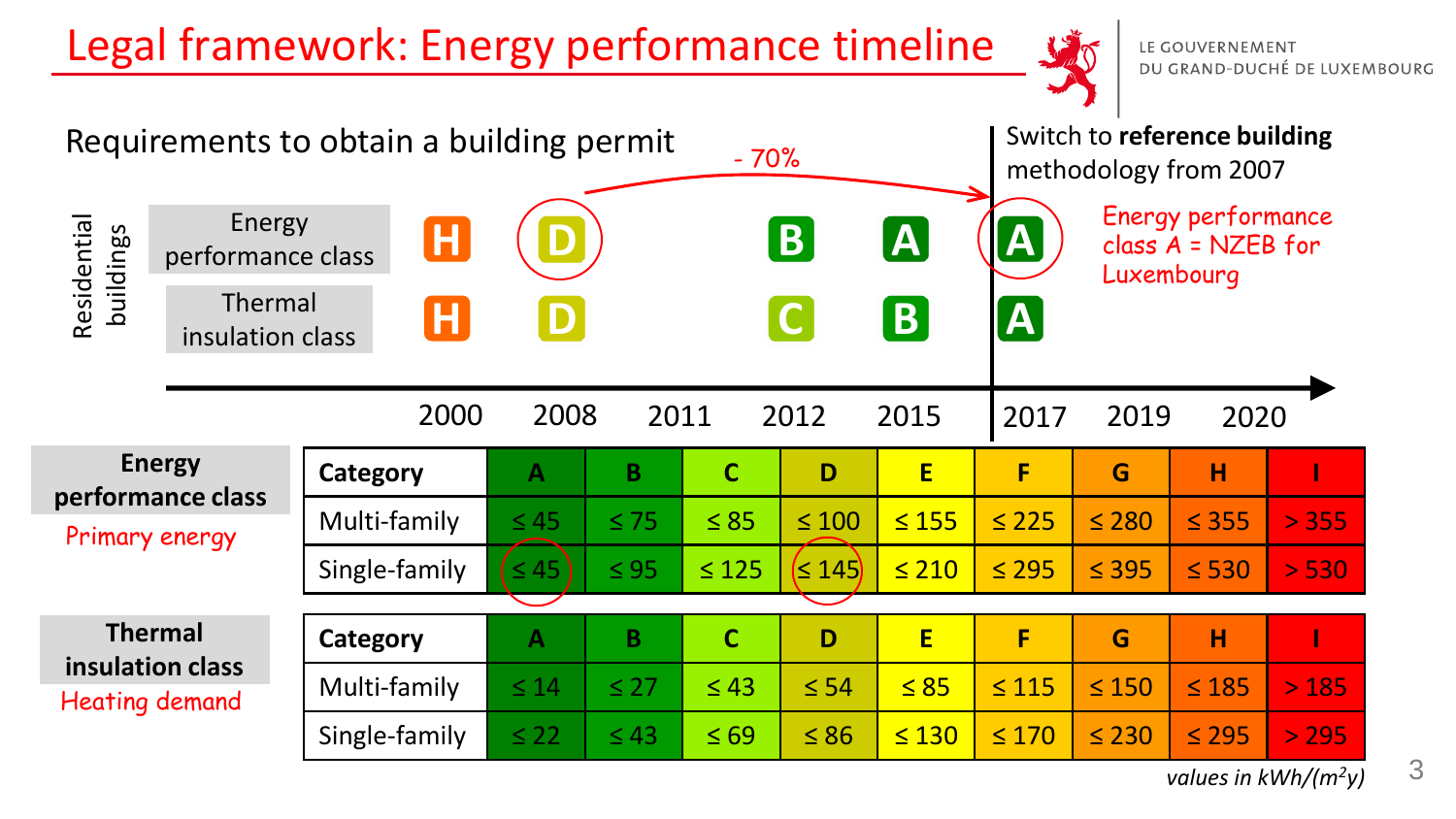Energy performance: Regulatory requirements



- ➢ **Component-specific** technical requirements
	- Insulation of the building envelope (Limits on the  $U$ -Values of components)
	- Heat protection in summer (Limitation on the transmission level of sun light)
	- Airtightness (Limits on the envelope)
	- Requirements on technical systems
- **Building-specific** limitation of the energy demand
	- Heating demand ( $\rightarrow$  Thermal insulation class)
	- Primary energy consumption  $\rightarrow$  Energy efficiency class)

Reference Building sets the reference !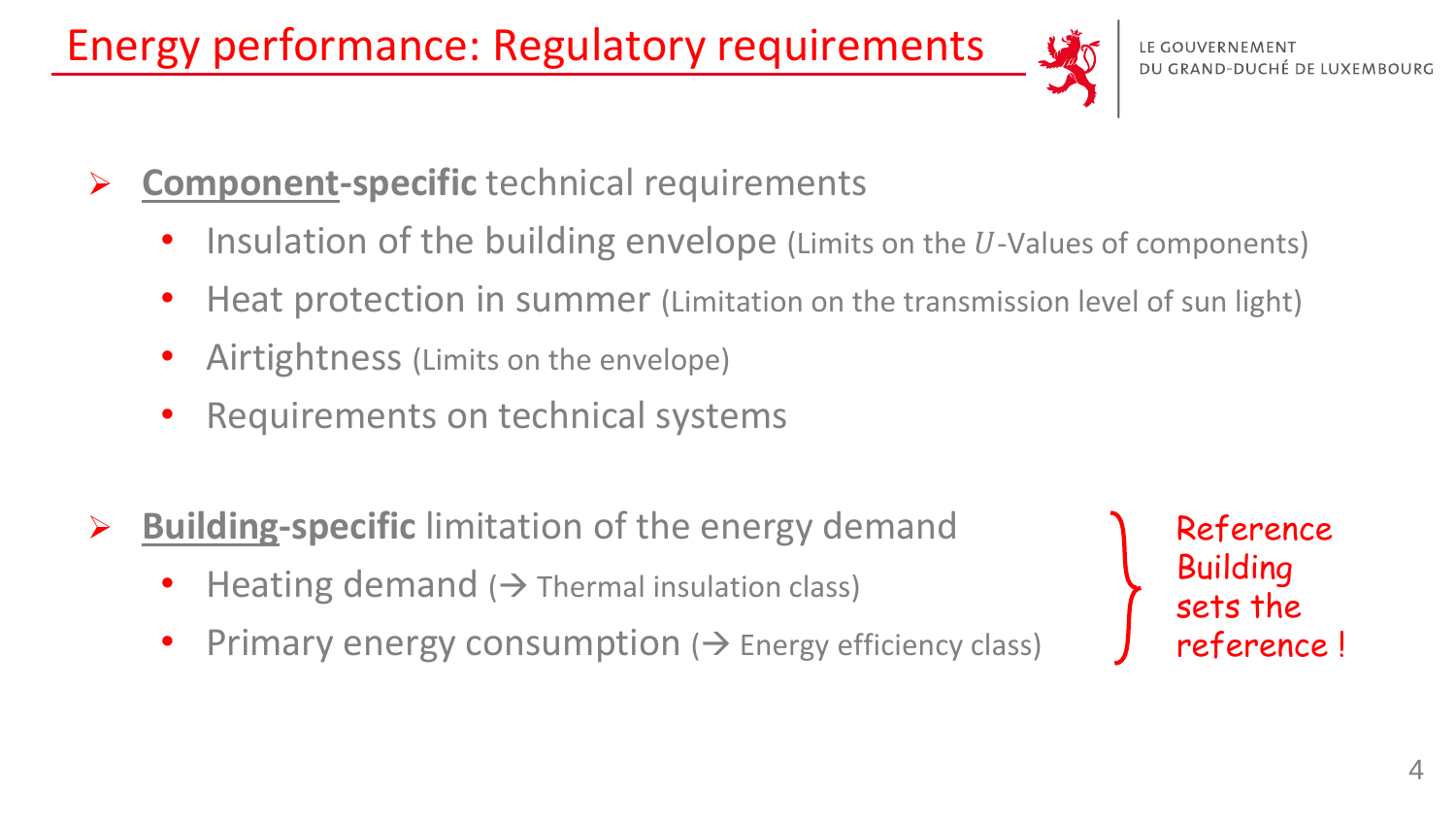

Primary energy consumption

Reference primary energy consumption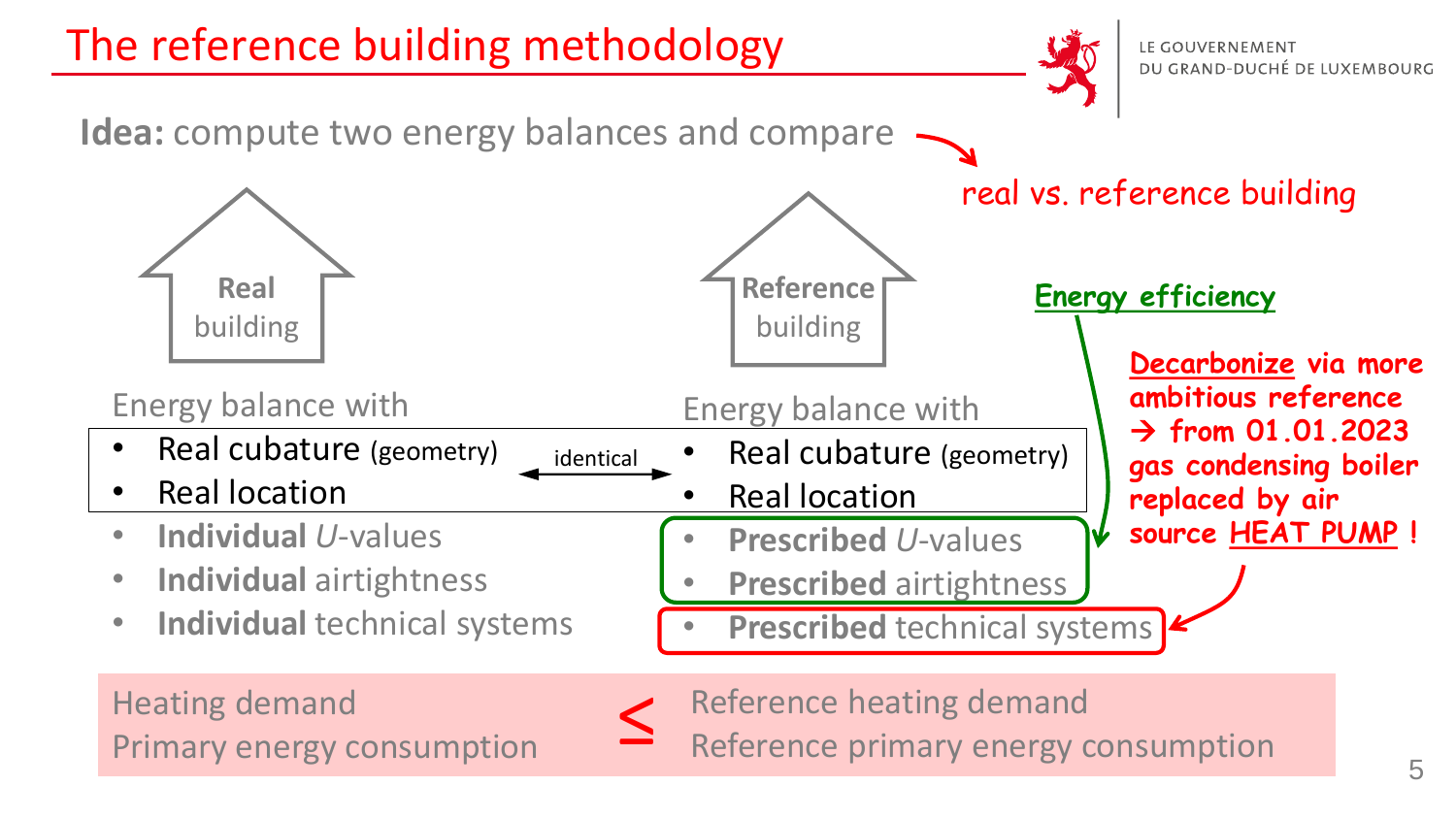Reference building methodology + heat pumps



- ➢ **Advantages of the reference building methodology**
	- become independent from building cubature (geometry)  $\rightarrow$  don't limit architectural creativity and freedom
	- become independent from the buildings future location ("neutralize" for example exposure to wind and sun)
	- the influence of "external factors" (wind, sun, ...) increases with higher energy efficiency standards  $\rightarrow$  reference building methodology guarantees buildability even under "bad" external conditions

### Decarbonization → HEAT PUMP in reference building from 2023

- **fossil free heating set as reference** ("electricity based buildings")
- fossil based heatings not "forbidden", but practically impossible to reach the reference energy performance without heat pump